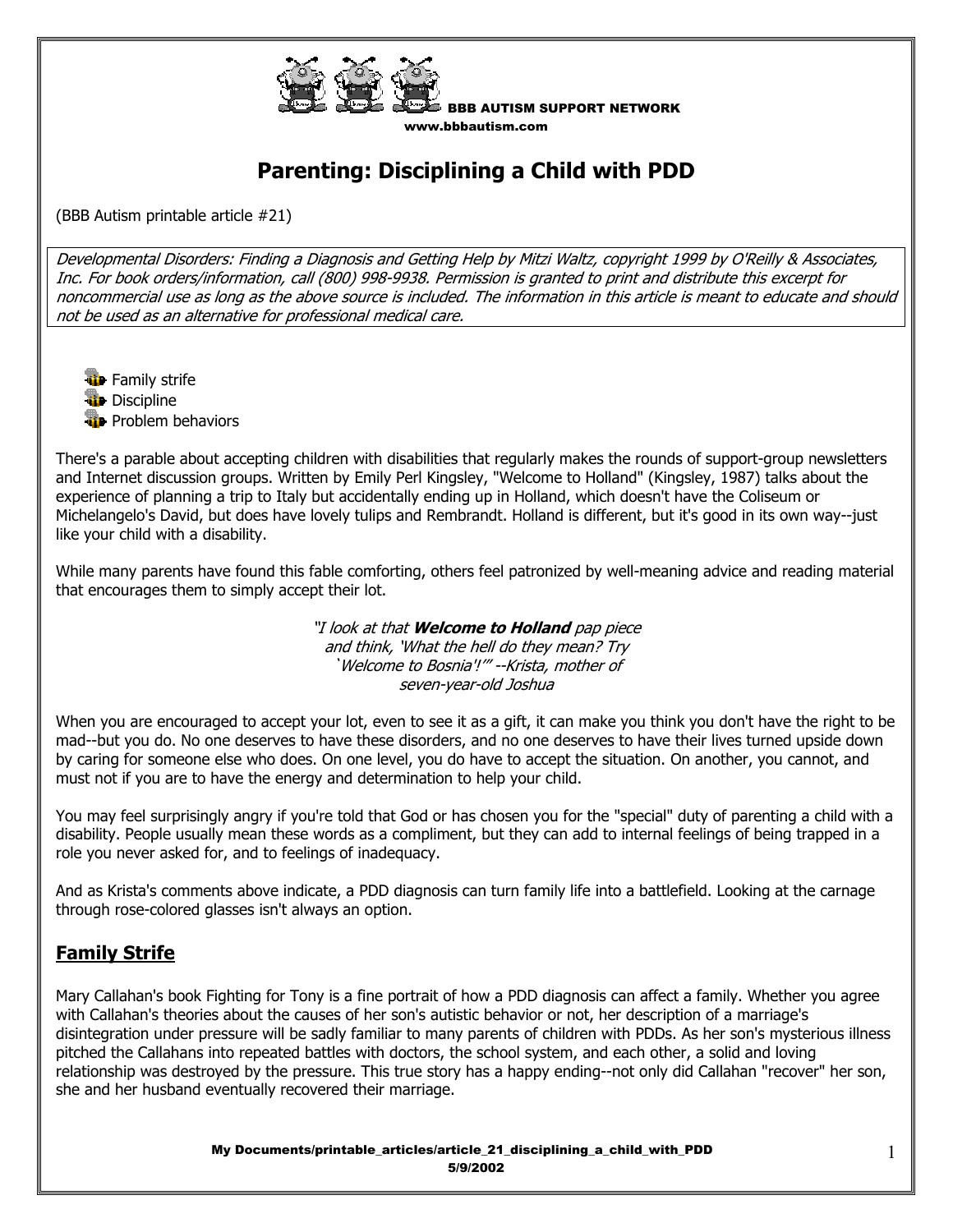

## BBB AUTISM SUPPORT NETWORK

w.bbbautism.com

Another poignant portrait of autism's effects on the family is Family Pictures, a novel by Sue Miller. Later made into a very affecting TV movie, Family Pictures chronicles the dramatic impact of an autistic son on his affluent Northeastern family.

Both Callahan's real-life account and its fictional counterpart demonstrate the same point: the word "pervasive" in pervasive developmental disorders describes the impact of these conditions on the people around the patient, as well as on the patient himself.

> "My marriage has definitely suffered, also my relationship with my older daughters. I find it difficult to keep it all in perspective." --Lesley, mother of three-year-old Danielle (diagnosed PDD-NOS)

Every family is different, but there are a few problems that many have in common. These include:

- **Differences over discipline**
- **ID** Inability to handle problem behaviors
- **Withdrawal by one parent, or by one or more siblings**
- **T** Over involvement by one parent
- **Burnout**
- **Resentment**
- **Th** "Genetic blame"
- **Parental neuropsychiatric problems**
- **Breakdown of extended family relationships**
- **T** Community isolation
- **Financial problems related to disability**
- **B** Sibling rivalry compounded by behavior problems

#### **Discipline**

Perhaps the number one problem in any family with children is differences of opinion about what constitutes appropriate discipline. These are only compounded when a child has a neuropsychiatric disability. The behavior problems are bigger, and solving them is more difficult. Conflicts between parents become more likely.

Uncontrollable tantrums or rages in an eight-year-old, self-injurious behavior, assaultive or destructive behavior, and communication problems between parent and nonverbal child were not dealt with by Dr. Benjamin Spock or Penelope Leach. Grandparents and friends haven't a clue. The usual strategies may not work at all.

In particular, spanking and other forms of corporal punishment often seem to feed the parent-child conflagration. For one thing, autistic-spectrum people often have unusual perceptions of pain. There's a danger that getting through to the child with a smack on the behind won't work, and parents may then be tempted to go too far with physical punishment. In addition, hitting can reinforce a child's assaultive or self-injurious behaviors. For these reasons, parents are strongly advised by almost every expert in autistic-spectrum disorders to find alternative methods of discipline.

#### **And therein lies the rub.**

With "normal" children, rules, reasoning, brief time-outs, and an occasional docked allowance will usually suffice. What do you do when the child can't follow your reasoning or puts up a wall that you can't get through? This is a struggle for any parent, and when two parents are at odds it only gets worse.

> My Documents/printable\_articles/article\_21\_disciplining\_a\_child\_with\_PDD 5/9/2002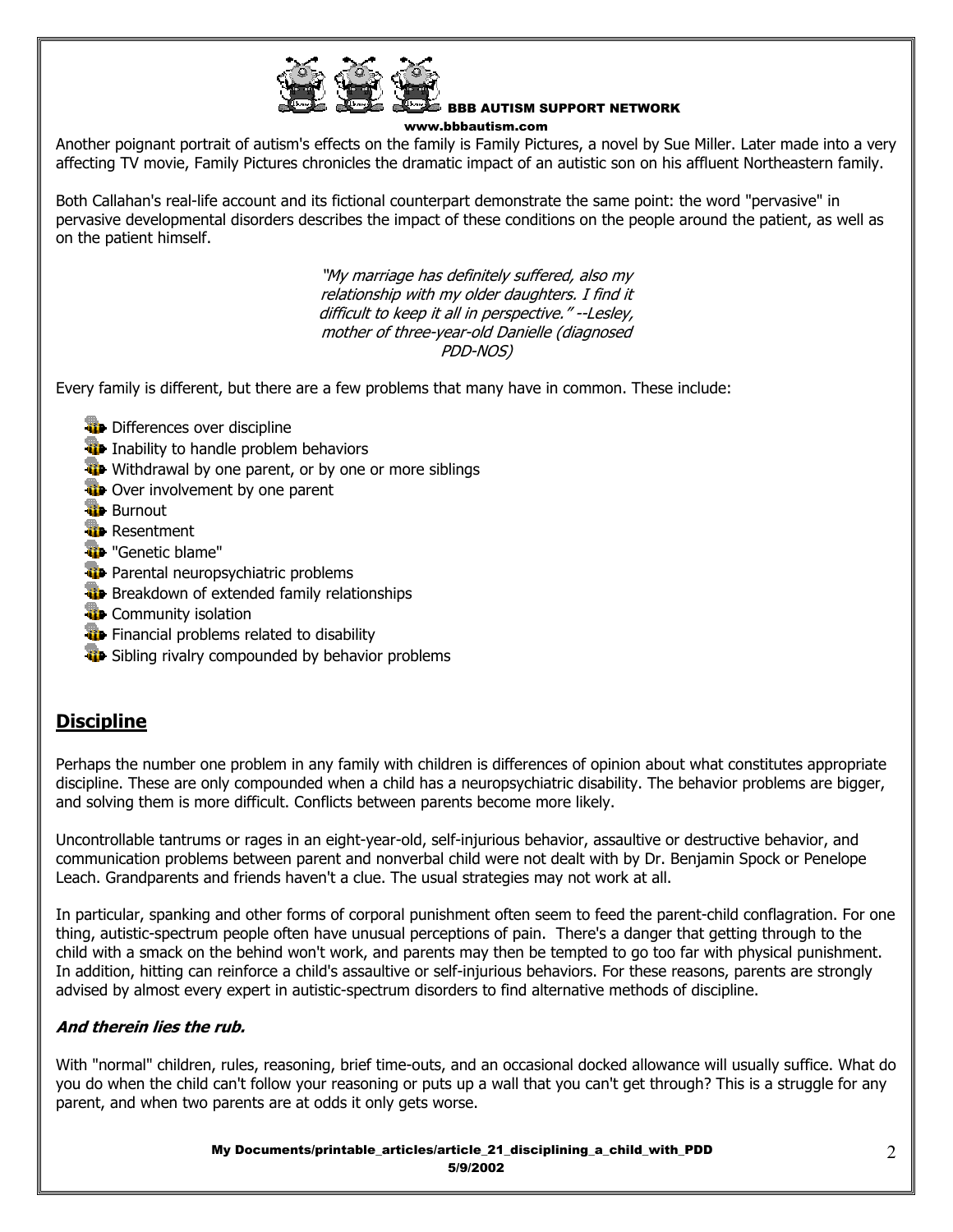

It's very common for one partner to have a lower tolerance threshold, or a smaller repertoire of effective, nonviolent discipline strategies. This is where the arguments begin. One parent lets a behavior go, while the other is hugely annoyed by it and eventually blows up. One parent spanks, and the other rushes to comfort the child. One parent gives a time-out, and the other adds a second punishment because that doesn't seem like enough.

> "My husband and I had trouble for several years because he did not want to admit that our son had a problem. It was just too much for him to face. He felt that strict discipline would overcome the hyperactivity and the short attention span. Finally, after my son regressed to the point that he didn't want to be touched and couldn't find his way around, [my husband] came to the party." --Kim, mother of seven-year-old Brad (diagnosed atypical PDD, cognitive epilepsy/Landau-Kleffner syndrome)

Differences over discipline are often deep-seated. Most of what we know about raising well-behaved children we learned our parents, for better or for worse. Chances are that not only were your parents imperfect disciplinarians at best, but also weren't raising children with PDDs. Techniques that worked you, as a youngster may be totally inappropriate for your child.

The first key to resolving discipline disagreements is making a compact between parents. Behavior experts who have worked with families affected by a wide variety of neuropsychiatric disorders agree that this compact should include, at minimum, the following points:

The best discipline is positive, so parents must rely on providing incentives for desirable behavior before using punishment to control undesirable behavior. The "token economy" schemes used in many classrooms can be successfully adapted for home use, for example. Parents should also learn about alternative strategies for addressing the roots of problem behavior, such as relaxation techniques.

**W** Punishment must fit the crime. Whenever possible, the only punishment should be experiencing the natural and logical consequences of an undesirable action. For example, if Joe bites his friend Jane, Jane will go home. If Joe pours his juice on the table, Joe has to clean it up and does not get another glass of juice.

**Parents must agree on basic guidelines for stopping undesirable behavior, such as whether physical** punishment is ever acceptable, what form discipline will take, and under what circumstances it will be meted out.

**If** physical punishment is ever to be used, it should be a last resort and used in a controlled fashion. **All** Accordingly, parents must come up with a common set of effective disciplinary measures for undesirable behavior. These may include loss of allowance or privileges, addition of chores or other responsibilities, timeouts, and, for older children, grounding.

**Parents must agree to avoid calling the child (or each other) hurtful names or using other verbal abuse. Parents need to support each other in the effort to remain calm during behavior problems. If a parent is** losing control, he or she should feel free to turn the situation over to the other partner long enough to take a "parental time-out."

**Parents must not, however, give one partner the permanent role of disciplinarian. The old "wait 'til Daddy** gets home" scenario lets one parent off the hook, and encourages children to be fearful and manipulative. For children with neurological problems, delayed discipline can be particularly confusing.

**If an undesirable behavior happens repeatedly, and neither incentives nor disincentives seem to curb it,** parents should agree to look closer for hidden causes Behavior analysis techniques can be very useful in this regard.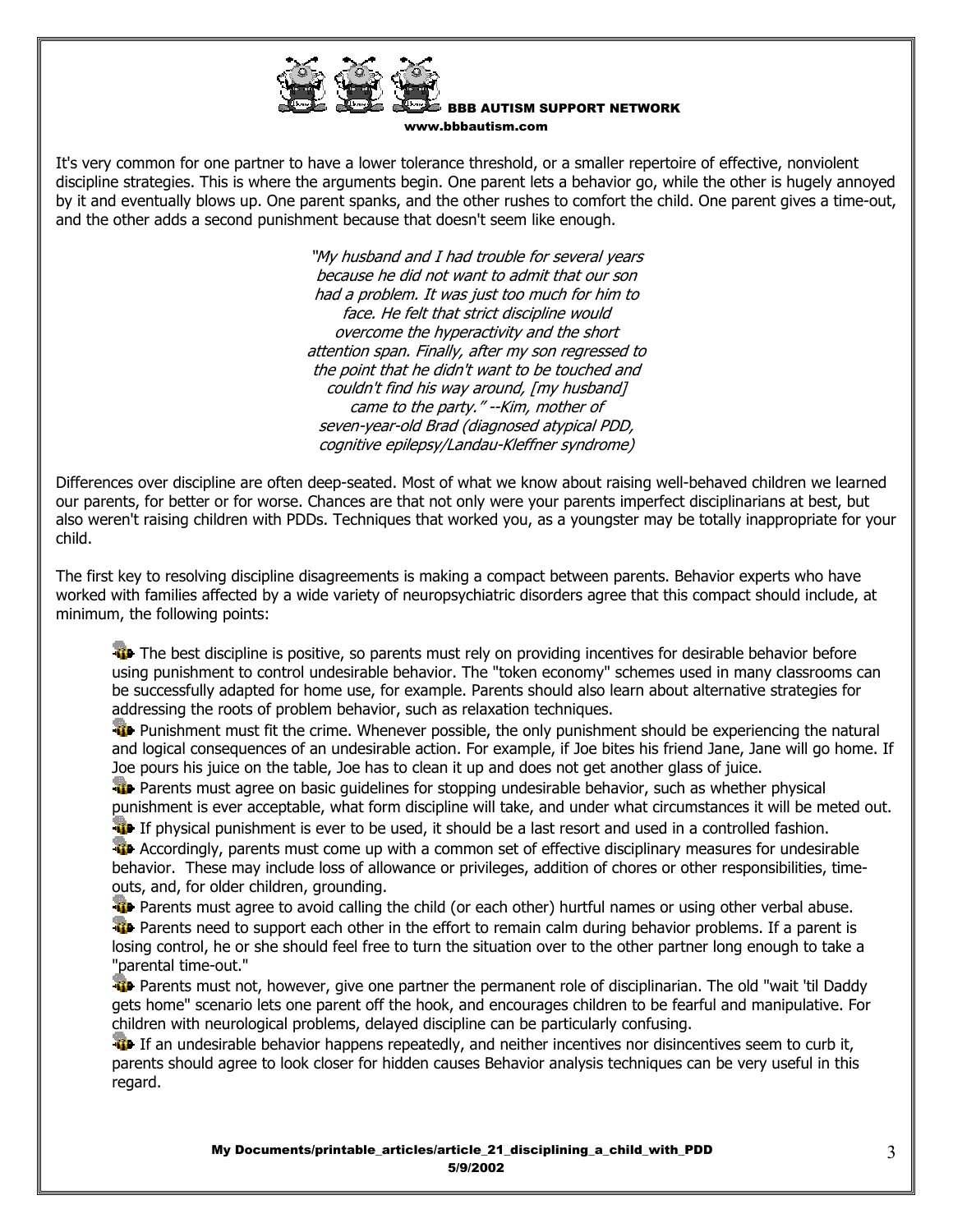

BBB AUTISM SUPPORT NETWORK

www.bbbautism.com

We Most importantly, parents must present a united front, even when they don't actually agree. Arguments over discipline should not occur in front of the child. If Mom thinks Joe needs a time-out for throwing blocks, but Dad thinks a reprimand is sufficient, Dad can let her know how he feels while Joe is in time-out. Next time it happens, they'll be in full agreement about the proper consequence for throwing things.

Parents do need to remember that people with PDDs may respond to discipline unevenly. A child who has rages that arise out of seizures or other neurological events may not be able to gain self-control at these times, but can do so when the behavior is a garden-variety temper tantrum. People with PDDs may perform acts compulsively and be unable to control these actions by force of will alone. Interventions may have to include protective devices, security measures, and medication.

The bottom line is that you know your child. To be effective, the discipline plan you create must be individualized, and must be flexible enough to take into account the child's mental and neurological realities.

## **Finding Help**

These skills do not come naturally, so the second key to defusing the behavior time bomb is finding expert assistance. Behavior modification professionals, ABA practitioners, family therapists who are knowledgeable about neuropsychiatric disorders, and others can help. Usually the professional should observe the child interacting with parents and siblings at home, preferably more than once.

These professionals can help with both an overall behavior plan, much like those used in schools and with specific suggestions. The best experts can be available on a long-term basis, providing parents with someone to call when they run out of ideas or patience. A good family therapist can be of particular help when parents do not agree about appropriate rules and discipline.

Your special education case manager, government mental health or developmental disabilities department, psychiatrist, or provider should be able to help you find professional help for behavior management.

#### **About Time-outs**

For most children, time-outs are an effective way to gain the child's attention, make it clear that a behavior is undesirable, and attach a consequence to a behavior that doesn't have built-in natural and logical consequences. For some children with PDDs, they are very effective.

For others, they are not. Children who are severely socially withdrawn may actually find time-outs to be reinforcing. For these children, ABA and behavior modification techniques are a better choice.

You may want to modify your time-out procedure to take your child's special needs into account. For children who have trouble with time concepts, for example, a timer or stopwatch can help children who are often given time-outs to deal with frustrated, aggressive behavior may need a space with pillows or foam bats they can safely bang around. Some families have cleared out a closet for a time-out space, removing the clothes bar and any other potentially dangerous items and adding a punching bag, beanbag chair, and other items that can help a child work out angry feelings.

#### **(Note from BBB Autism: although this is on the whole a great article, we in no way advocate putting your child in a closet – for any reason!)**

#### **Parenting Classes**

Parenting classes may or may not be useful. Parent Effectiveness Training, Positive Parenting, and similar courses are designed for children whose responses fit the predictable pattern. When a child has PDD, his response to a particular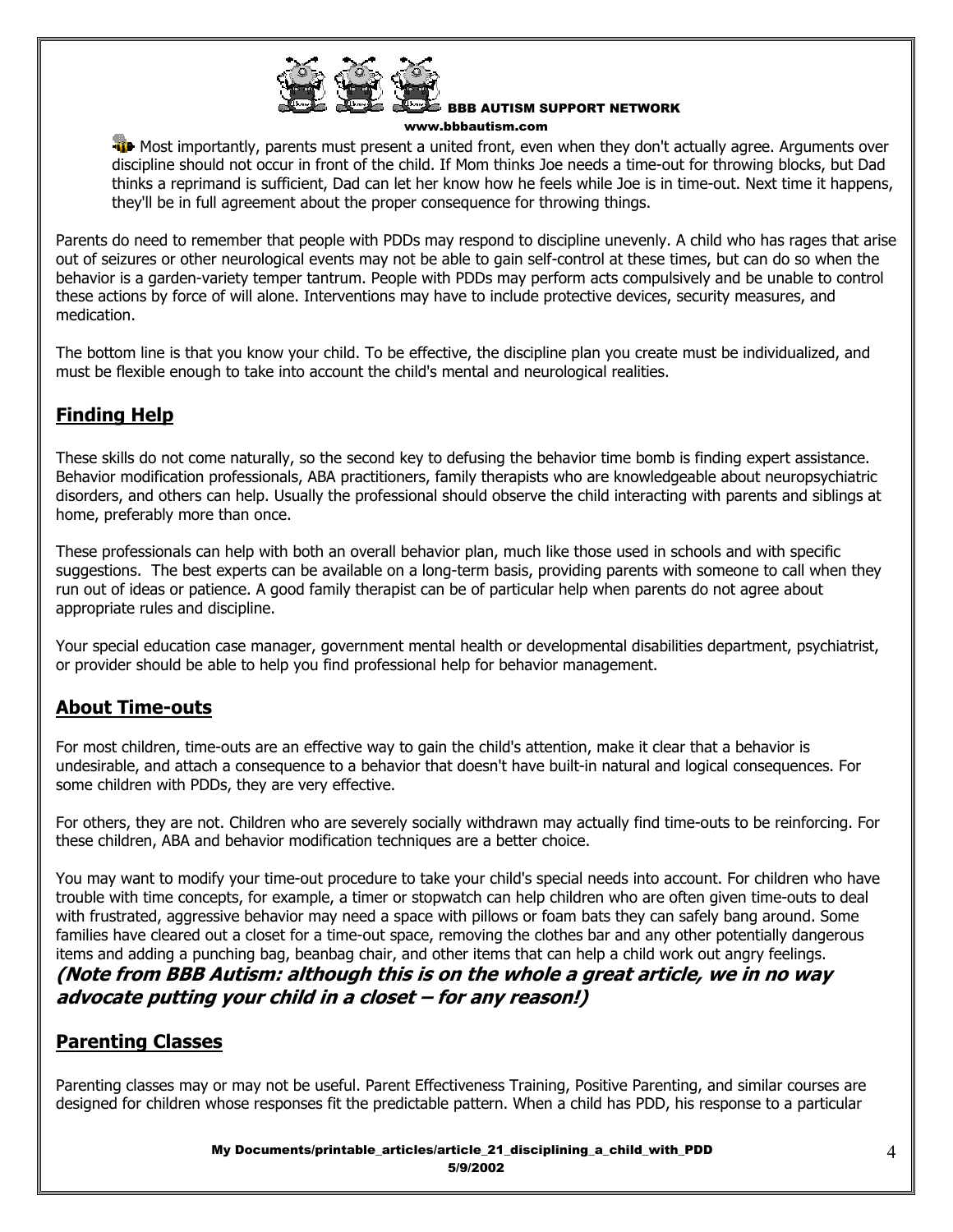

#### BBB AUTISM SUPPORT NETWORK www.bbbautism.com

incentive or disciplinary measure may not fit the mold. For example, a child may not be able to grasp the concept of natural and logical consequences until a much later age than expected. As noted earlier, corporal punishment may be ineffective or counterproductive. Reasoning with a grade-school child who has a PDD may be a useless exercise. The incentives that motivate "normal" children may be of little interest.

> "My son's day treatment center required parents to attend a weekly skill-building group. I'm sure it was valuable for some of the families, but it just gave me a regular reminder of how far out of the mainstream we were. When I asked my first question, it was about how to handle a child in an out-of-control rage. The teacher asked me to explain what I meant. When I started talking about a child who turns bright red, falls to the floor, bites anything in reach, and can't be calmed for as long as two hours, she blanched and said, "Gee, I don't know ? maybe you should ask a psychiatrist." The psychiatrist, of course, had suggested that I bring up the issue in my parenting class.

We never have gotten a good answer. We definitely need parenting skills that are different from what worked with our daughter. Who can tell us what we should be doing?"

Sometimes parenting classes geared to the special needs of families with disabled children are available through local hospitals, Early Intervention or special education programs, or disability support groups. Depending on the instructor's skill level and approach, these can be very valuable.

#### **Problem Behaviors**

What do you do when your child has a behavior that you (or your partner) simply can't handle? Echolalia, weird noises, constant humming, head banging, pestering the pets--whatever it is that makes you flip your lid, your child with PDD-NOS or atypical PDD will probably find it.

If it appears to be something neurological that you'll just have to live with for a while, try dealing with your reaction rather than the behavior. Try earplugs, a Walkman with headphones, asking your partner if you can go for a walk for fifteen minutes …whatever it takes to keep you sane. Likewise, if your partner is the one being driven up the wall, be willing to take over for a while and let him avoid the annoyance.

Alternatively, change the situation to avoid the annoying behavior. If your child's fine-motor problems lead to atrocious eating habits that turn your stomach, have a kids' table and an adults' table at dinnertime, or two different dinner times. Or serve the child foods that are harder to make a horrible mess with. Try relaxing your standards a bit--Martha Stewart does not have an autistic-spectrum child at home, so you really shouldn't try to

compete with her in the creative housekeeping department. Get a sitter instead of taking the child with a PDD to a fancy restaurant, or choose restaurants where being messy is no big deal.

Be creative in your solutions, and don't worry about whether your family's way of coping is "normal" or not. Go grocery shopping at midnight, order clothes from catalogs, put a lock on the refrigerator, set up a cot in your room for your child who has night terrors. If it works for you and harms no one, it's all right.

> My Documents/printable\_articles/article\_21\_disciplining\_a\_child\_with\_PDD 5/9/2002